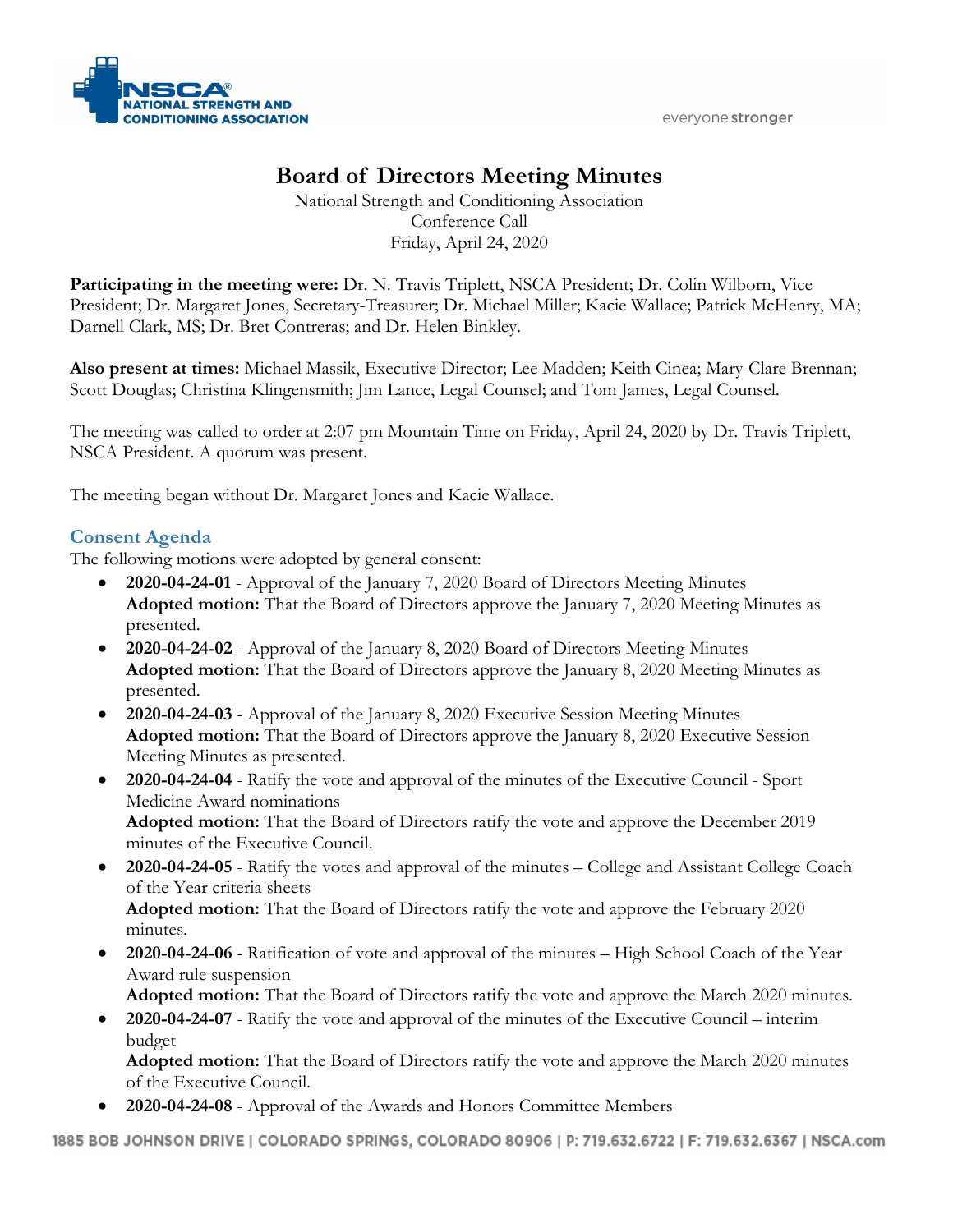

- **Adopted motion:** That the Board of Directors approves William Hanney and Allen Hedrick as Awards and Honors Committee members.
- **2020-04-24-09** Approval of the Certification Committee Members **Adopted motion:** That the Board of Directors approves Cindy Kugler and Anthony Soika as Certification Committee members.
- **2020-04-24-10** Approval of the Conference Committee Member **Adopted motion:** That the Board of Directors approves Jay Dawes as Conference Committee member.
- **2020-04-24-11** Approval of the Diversity and Inclusion Committee Member **Adopted motion:** That the Board of Directors approves Will Stern as Diversity and Inclusion Committee member.
- **2020-04-24-12** Approval of the Education Committee Member **Adopted motion:** That the Board of Directors approves Jason White as Education Committee Member.
- **2020-04-24-13** Approval of the Fellowship Review Committee Members **Adopted motion:** That the Board of Directors approves Bill Allerheiligen and Dr. Bryan Mann as Fellowship Review Committee Members.
- **2020-04-24-14** Approval of the Membership Committee Members **Adopted motion:** That the Board of Directors approves Chris Bailey, Alexis Batrakoulis, and Chris Powell as Membership Committee members.
- **2020-04-24-15** Approval of the Women's Committee Members **Adopted motion:** That the Board of Directors approves Mary Kate Feit and Kristin Heumann as Women's Committee members.
- **2020-04-24-16** Approval of the amendments to the CASCE bylaws **Adopted motion:** The Accreditation Special Committee requests that the Board of Directors approve a non-substantive amendment to the CASCE Bylaws: Article III. Section 3.2 (C) Term of Directors – Add statement: "Staggering of appointments may be used for continuity of the board."

# **Reports of Officers**

Treasurer's Report

• The NSCA's Chief Financial Officer presented key points of the 2020-2021 budget.

Kacie Wallace joined the call.

## **Motions:**

**2020-04-24-17** - Approval of the 2020-2021 Budget Proposed by: Dr. N. Travis Triplett Vote: Passed Seconded by: Dr. Helen Binkley **Adopted Motion:** That the Board of Directors approves the 2020-2021 budget.

Dr. Margaret Jones joined the call.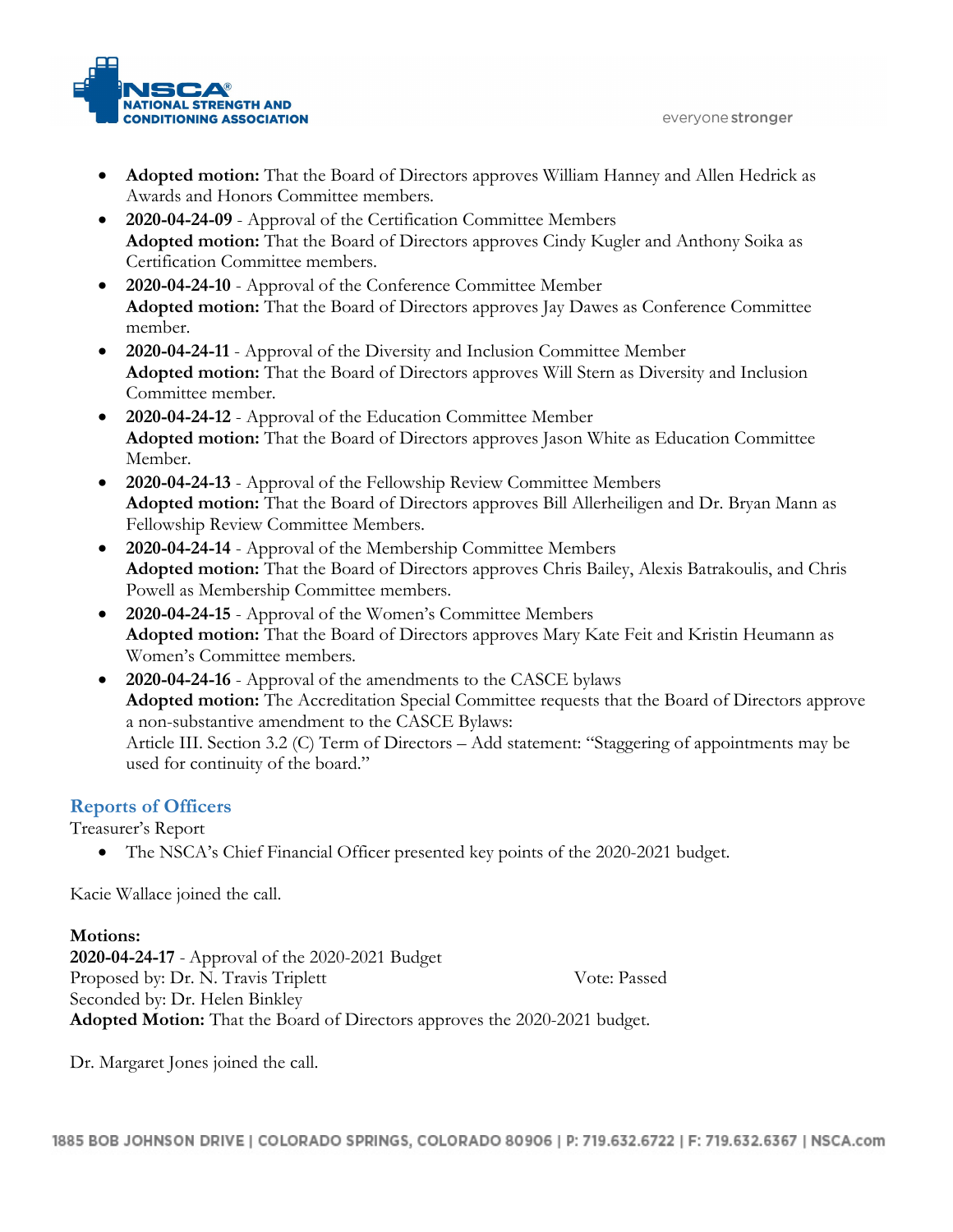

**2020-04-24-18** - Application to form Sport Science and Performance Technology Special Interest Group Proposed by: Darnell Clark, MA Vote: Passed Seconded by: Dr. Bret Contreras **Adopted Motion:** That the Board of Directors approve the application to form an NSCA Sport Science and Performance Technology Special Interest Group (SIG) based on the procedure for approving SIGs and as recommended by the Membership Committee.

**2020-04-24-19** - Approval of the amendments to the Campaign Guidelines Proposed by: Dr. N. Travis Triplett Vote: Passed Seconded by: Dr. Colin Wilborn **Adopted Motion:** That the Board of Directors amend the previous version of the NSCA Campaign Guidelines with the newly revised version.

**2020-04-24-20** - Approval of the Bylaws revision – allowance of a third term as president Proposed by: Dr. N. Travis Triplett Vote: Passed Seconded by: Dr. Colin Wilborn **Adopted Motion:** That the Board of Directors approve the amendment to Article II – Board of Directors, Section 2, subsection d by:

## Striking:

d) Members of the Board of Directors, including the Public Member, may only serve two terms. As provided in Article III, Section 2, the President may only serve one term in the office of President.

#### And inserting:

d) Board member may not serve more than two (2) full terms. Individuals elected to serve as President shall be allowed to serve a third term, provided s/he meets all other eligibility requirements.

**2020-04-24-21** - Approval of the Bylaws revision – BOD qualifications Proposed by: Dr. N. Travis Triplett Vote: Passed Seconded by: Dr. Margaret Jones **Adopted Motion:** That the Board of Directors approve the amendment to Article II – Board of Directors,

Section 3 by:

#### Striking:

Section 3: A Board member, except for the Public Member, must 1) be a member in good standing of the NSCA, and 2) hold an active NSCA certification or be a Fellow of the NSCA. Employees of the NSCA may not be a candidate for the Board of Directors.

#### And inserting:

Section 3: Qualifications:

- a) A Board member may not also be an employee of the NSCA.
- b) A Board member must, 1) be a member in good standing of the NSCA, and 2) hold an active NSCA certification or be a Fellow of the NSCA, except that:
	- i. The Public Member shall not hold NSCA certification or be a Fellow.
- c) An individual is ineligible to be a Board member if s/he has: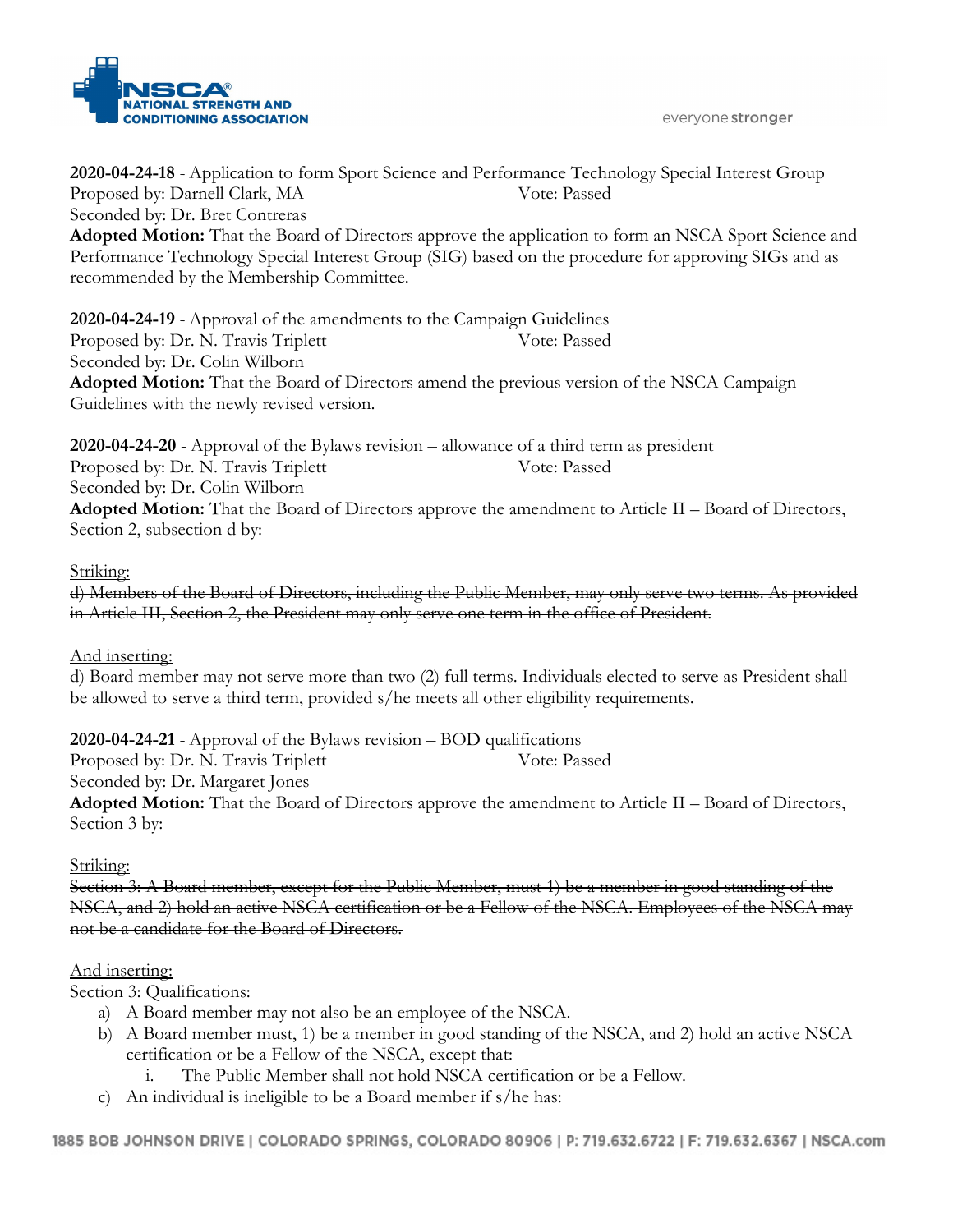

- i. Been convicted of a felony involving:
	- harm to a member of a vulnerable population such as children, elderly or individuals with a disability;
	- sexual abuse or assault of any kind; or
	- a hate crime.
- ii. Served a period of ineligibility for an anti-doping rule violation as determined by a signatory of the World Anti-Doping Code, or other similar organization governing anti-doping in sport.
- iii. Served a period of ineligibility for a violation of the policies of the U.S. Center for SafeSport, or other similar organization governing bullying, harassment, hazing, physical abuse, emotional abuse, or sexual misconduct and abuse in sport.
- d) An individual may be ineligible to be a Board member if s/he has any misdemeanor conviction, sanctioned for academic misconduct, suspension from a place of employment, or period of ineligibility from a sport or sport organization.
- e) Any potential Board member will be subject to a background check. If the background check reports felony convictions or misappropriation of funds, this will be disclosed to the Nomination Committee.
- f) Potential and existing Board member's duty to disclose:
	- i. A potential Board member has a duty in the application process to disclose any of the infractions listed above in the Qualifications section, which will be considered by the Nomination Committee.
	- ii. Existing Board members have an ongoing duty to immediately disclose any of the infractions above to the NSCA Ethics Committee.
	- iii. A potential or existing Board member's duty to disclose also applies if s/he is under investigation for, or has been formally accused of, any of the above infractions.
- g) A potential or existing Board member may be asked to suspend his/her candidacy or leadership role until the investigation or accusation has been resolved.
- h) The NSCA Ethics Committee shall resolve questions and disputes in eligibility and the application of these qualifications for service. Should the Ethics Committee resolve to remove the candidacy of a potential Board member, it shall be made in the form of a recommendation to the Nomination Committee for final decision. Should the Ethics Committee resolve to remove an existing Board member, it shall be made in the form of a recommendation to the Board for final decision according to the Removal provisions of these Bylaws.
- i) If the NSCA learns of any information that could impact the good standing of a Board member, or reputation of the NSCA, it shall be reported to the Ethics Committee for resolution.

# **2020-04-24-22** - Approval of the Bylaws revision – minor changes

Proposed by: Dr. N. Travis Triplett Vote: Passed Seconded by: Dr. Helen Binkley

**Adopted Motion:** That the Board of Directors approve the revisions to the bylaws including

- Section headings;
- Sections moved without making changes;
- To remove redundancies; and
- To provide clarification of intent or meaning.

as presented.